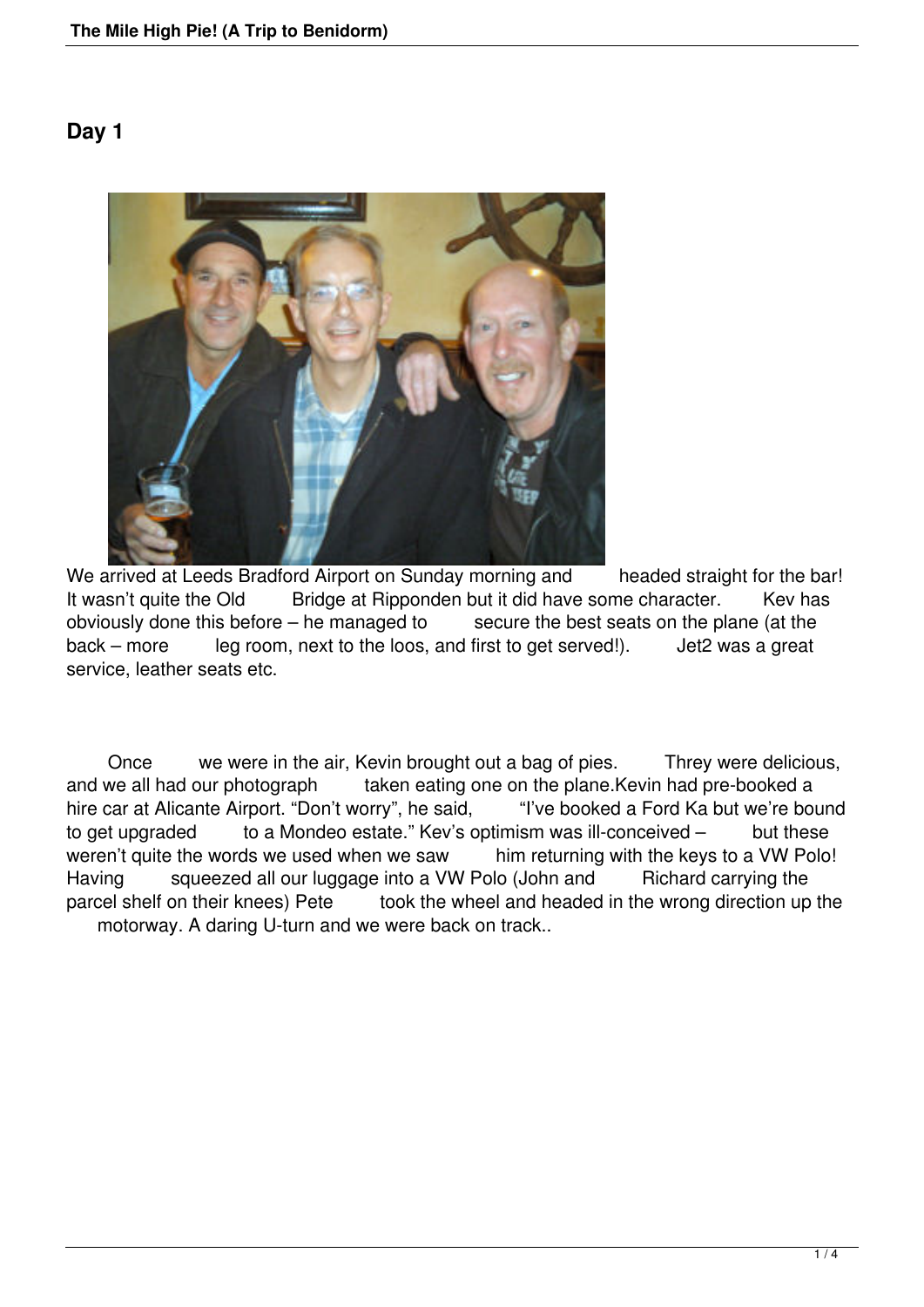



John was sharing a room with Kev, and out of consideration for the air they were sharing, John decided to use the public toilets in the hotel. Thinking he might be in for a long session, he took some Euro notes to read! Disaster – John later realised that he had left his wallet in the hotel toilet. It must have slipped out of his trouser pocket. He went back to look for it, but without success. De nada.

 After a walk along the front in gorgeous sunshine and watching the senior citizens beach aerobics, we had a look at the old town. Pete just wanted to read his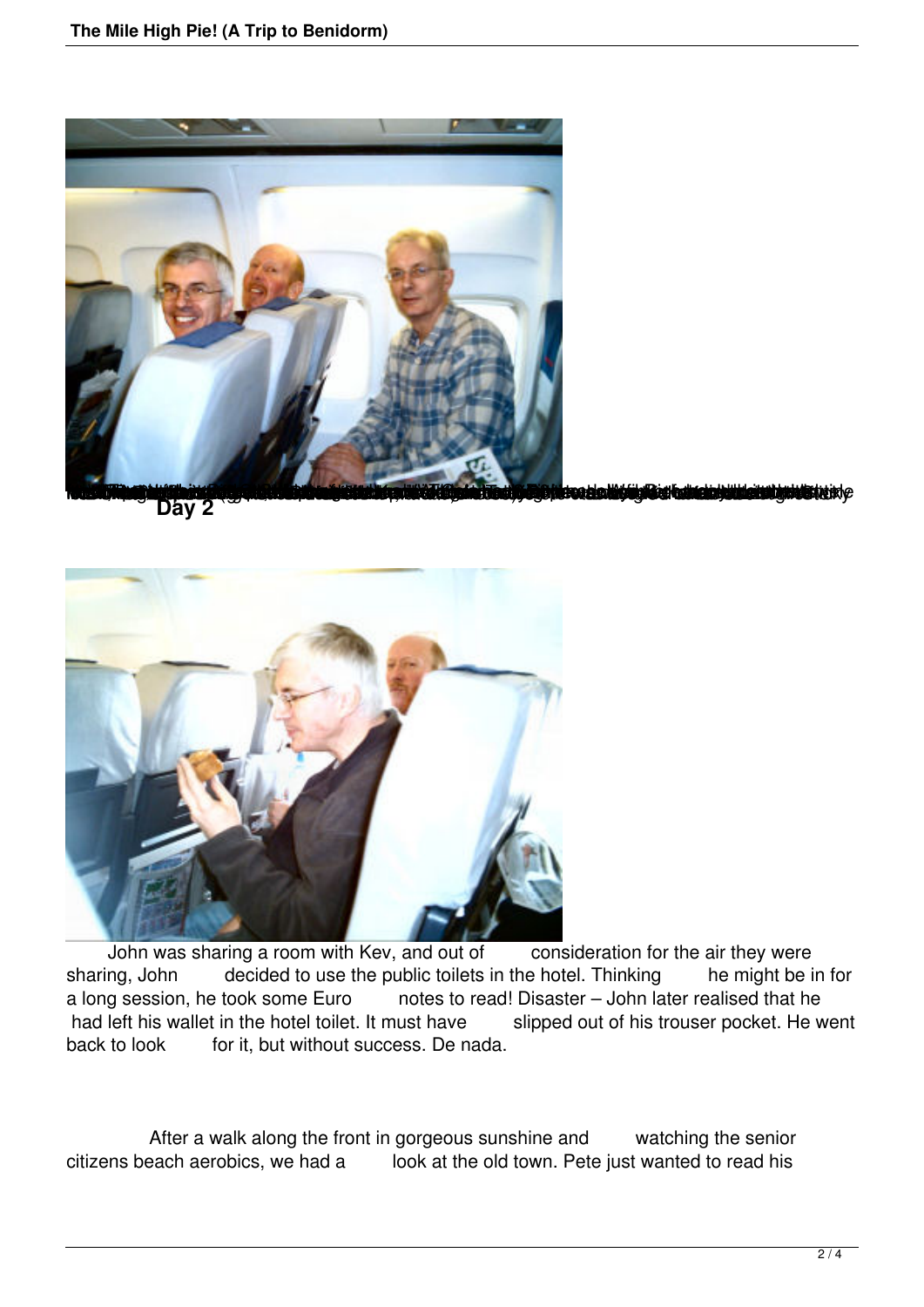Sunday paper, but Kev persuaded us all to get in the car and go wine tasting. We went to the Jalon valley. It was fantastic – 2 litres of red wine for 3 Euros, and as many fantastic – 2 litres of red wine for 3 Euros, and as many oranges as you can fit in a Polo!.

Kev then took us to another of his favourite eating places – the Rio Rou restaurant. Another delicious al fresco meal, with wine and lovely views. What more could we ask for (except for John to find his wallet!).



We continued on to another café/wine/gift shop and bought some more goodies, had a coffee and watched the patron perform tricks by pouring wine down his forehead into his mouth.

We returned to Benidorm for our evening meal, then had a mooch around the old town and the famous tapas bars. More beers! Then we hit the town again. Not what you might call fast action – we had a coffee with the blue rinse set whilst watching Only Fools and Horses, but then we discovered the legendary drummer, Eric Delaney, playing in one of the bars. 80 years old but still a fantastic performer! Pete and Richard turned in at around midnight, leaving Kev and John to have more beers and chips at around 3.00am..

**Day 3**